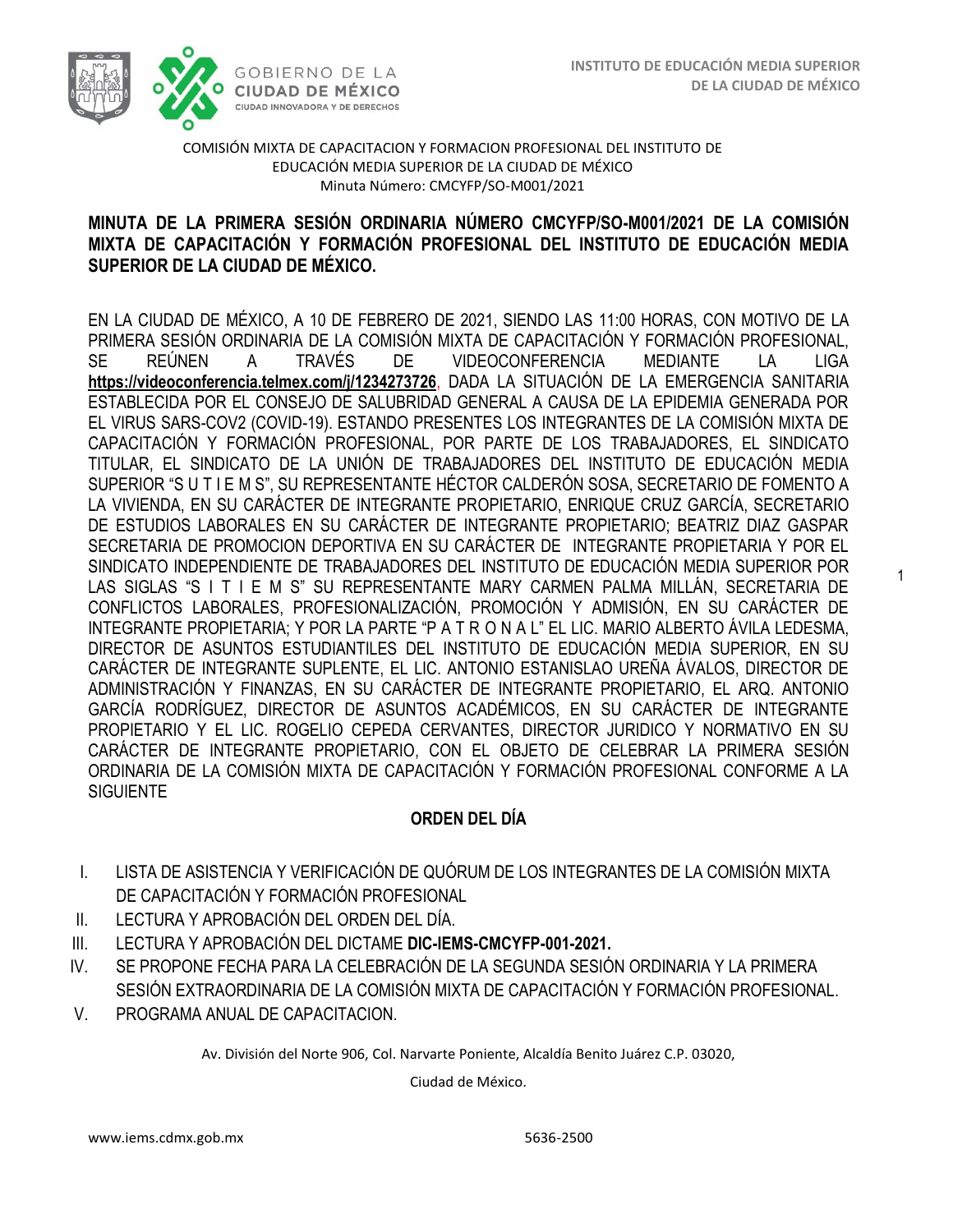

#### COMISIÓN MIXTA DE CAPACITACION Y FORMACION PROFESIONAL DEL INSTITUTO DE EDUCACIÓN MEDIA SUPERIOR DE LA CIUDAD DE MÉXICO Minuta Número: CMCYFP/SO-M001/2021

### **M I N U T A**

 **PRIMERO. -** DE ACUERDO CON LA LISTA DE ASISTENCIA DE LOS INTEGRANTES DE LA COMISIÓN, EXISTE QUÓRUM LEGAL VÁLIDO PARA LLEVAR A CABO PRIMERA SESIÓN ORDINARIA DE LA COMISIÓN MIXTA DE CAPACITACIÓN Y FORMACIÓN PROFESIONAL.

**SEGUNDO. -** PREVIA LECTURA SE APRUEBA EL ORDEN DEL DÍA PROPUESTO POR LOS INTEGRANTES.

**TERCERO. -** LOS INTEGRANTES DE LA COMISIÓN MIXTA DE CAPACITACIÓN Y FORMACIÓN PROFESIONAL APRUEBAN EN TODAS Y CADA UNA DE SUS PARTES EL DICTAMEN **DIC-IEMS-CMCYFP-001-2021** PARA TODOS LOS EFECTOS ADMINISTRATIVOS CORRESPONDIENTES.

**CUARTO. -** SE ACUERDA FECHA PARA LA CELEBRACIÓN DE LA SEGUNDA SESIÓN ORDINARIA DE LA COMISIÓN MIXTA DE CAPACITACIÓN Y FORMACIÓN PROFESIONAL EL 24 DE FEBRERO DE 2021, A LAS 11:00 HRS. Y LA PRIMERA SESIÓN EXTRAORDINARIA EL DIA 15 DE FEBRERO A LAS 10:00 AM, SE ENVIARÁ MEDIANTE CORREO ELECTRÓNICO LA LIGA DE LA VIDEOCONFERENCIA A LOS INTEGRANTES, PREVIO A LA SESIÓN RESPECTIVA.

**QUINTO. -** LOS ACUERDOS TOMADOS EN LA PRESENTE SESIÓN, SON VÁLIDOS Y SURTIRÁN SUS EFECTOS LEGALES Y JURÍDICOS EN TÉRMINOS DE LO DISPUESTO POR EL NUMERAL TERCERO. PÁRRAFO SÉPTIMO Y OCTAVO DEL "ACUERDO POR EL QUE SE AUTORIZA EL USO DE MEDIOS REMOTOS TECNOLÓGICOS DE COMUNICACIÓN COMO MEDIOS OFICIALES PARA CONTINUAR CON LAS SESIONES DE LOS ÓRGANOS COLEGIADOS EN LA DEPENDENCIA, ÓRGANOS DESCONCENTRADOS, ENTIDADES DE LA ADMINISTRACIÓN PÚBLICA Y ALCALDÍAS DE LA CIUDAD DE MÉXICO, CON MOTIVO DE LA EMERGENCIA SANITARIA POR CAUSAS DE FUERZA MAYOR DEL CONSEJO DE SALUD DE LA CIUDAD DE MÉXICO", PUBLICADO EN LA GACETA OFICIAL DE LA CIUDAD DE MÉXICO EL 06 DE ABRIL DE 2020.

**SEXTO. -** AGOTADOS EN SU TOTALIDAD LOS ASUNTOS DEL ORDEN DEL DÍA, LOS INTEGRANTES DE LA COMISIÓN EXPRESARON SU CONSENTIMIENTO SIN MEDIAR ALGÚN VICIO DE LA VOLUNTAD, RESPECTO DE LA MINUTA EMITIDA. LA QUE SURTIRÁ EFECTOS LEGALES A PARTIR DE SU PUBLICACIÓN EN LA PÁGINA OFICIAL DEL INSTITUTO DE CONFORMIDAD CON EL NUMERAL SÉPTIMO DE LA PRESENTE MINUTA, Y LAS FIRMAS AUTÓGRAFAS DE LOS QUE EN EL INTERVINIERON SE ASENTARÁN UNA VEZ TERMINADA LA EMERGENCIA SANITARIA.

#### **ESTE DOCUMENTO SE FIRMA SIENDO LAS 12:37 HORAS DEL 10 DE FEBRERO DE 2021--------------------------- -----------------------------------------------------------------------------------------------------------------------------------------------------------**

Av. División del Norte 906, Col. Narvarte Poniente, Alcaldía Benito Juárez C.P. 03020,

Ciudad de México.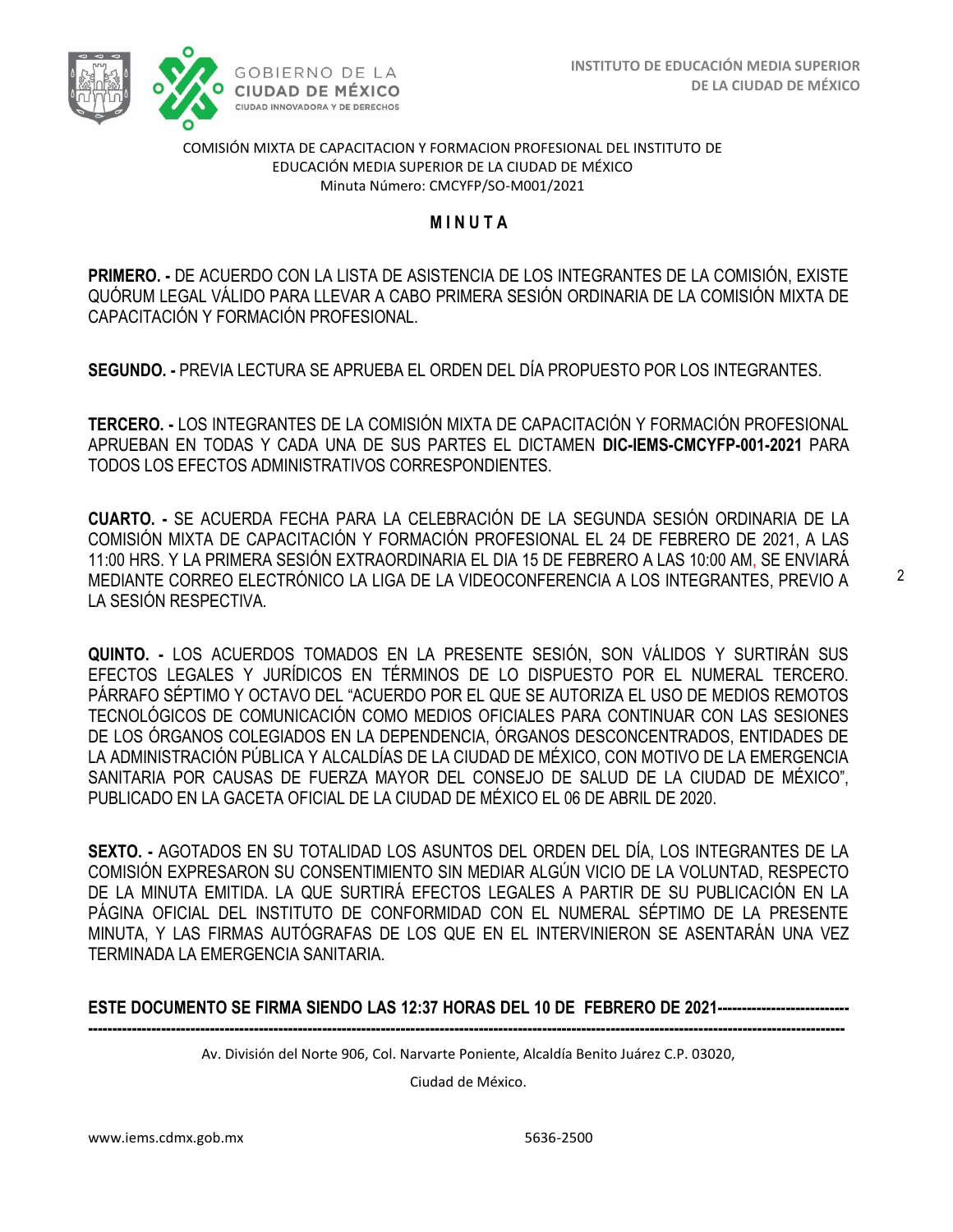

COMISIÓN MIXTA DE CAPACITACION Y FORMACION PROFESIONAL DEL INSTITUTO DE EDUCACIÓN MEDIA SUPERIOR DE LA CIUDAD DE MÉXICO Minuta Número: CMCYFP/SO-M001/2021

## **FIRMAN LAS PARTES**

## **POR PARTE DE LOS TRABAJADORES DEL IEMS**

**BEATRIZ DÍAZ GASPAR**

### **MARY CARMEN PALMA MILLÁN**

INTEGRANTE SUPLENTE SECRETARIA DE PROMOCION DEPORTIVA DEL SINDICATO DE LA UNIÓN DE TRABAJADORES DEL INSTITUTO DE EDUCACIÓN MEDIA SUPERIOR (SUTIEMS)

INTEGRANTE PROPIETARIA SECRETARIA DE CONFLICTOS LABORALES, PROFESIONALIZACIÓN, PROMOCIÓN Y ADMISIÓN DEL SINDICATO INDEPENDIENTE DE TRABAJADORES DEL INSTITUTO DE EDUCACIÓN MEDIA SUPERIOR (SITIEMS

)

3

### **ENRIQUE CRUZ GARCÍA**

INTEGRANTE PROPIETARIO SECRETARIO DE ESTUDIOS LABORALES DEL SINDICATO DE LA UNIÓN DE TRABAJADORES DEL INSTITUTO DE EDUCACIÓN MEDIA SUPERIOR (SUTIEMS)

Av. División del Norte 906, Col. Narvarte Poniente, Alcaldía Benito Juárez C.P. 03020, Ciudad de México.

www.iems.cdmx.gob.mx 5636-2500